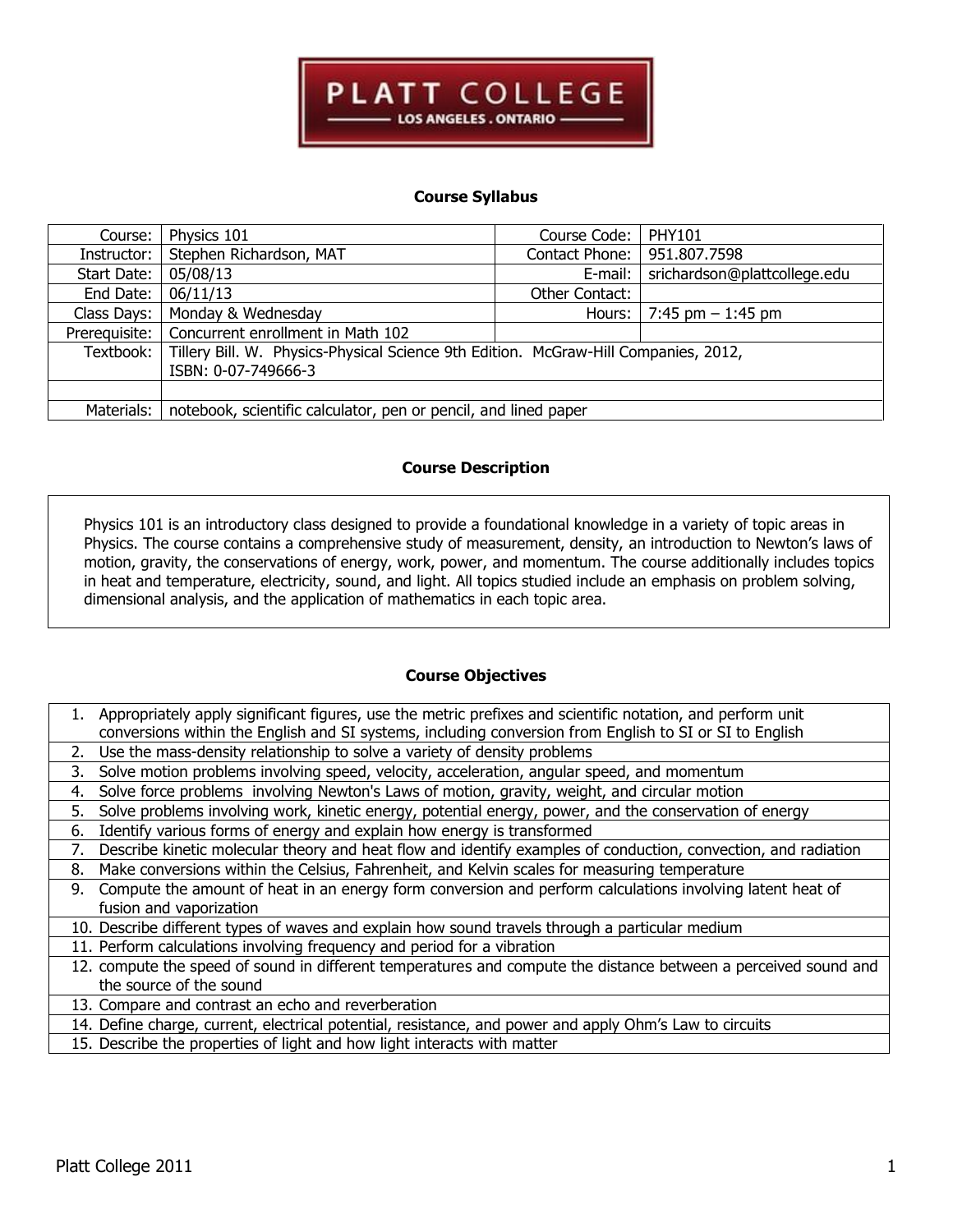| Day      | <b>In Class Topics/ Reading Covered</b>                                                                | <b>Textbook Sections/Exercises</b>                                                                          |  |  |
|----------|--------------------------------------------------------------------------------------------------------|-------------------------------------------------------------------------------------------------------------|--|--|
| Day 1    | Ch $1$ – Measurement, equations, units and density                                                     | Applying the Concepts Questions and Parallel<br>Exercises A and B (Ch 1)                                    |  |  |
| Day 2    | Ch $2$ – Speed, velocity, acceleration, Newton's Laws<br>of motion                                     | Applying the Concepts Questions and begin Parallel<br>Exercises A and B (Ch 2)                              |  |  |
| Day 3    | Ch 2 cont.- Newton's laws of motion, velocity,<br>acceleration, force, gravity, weight, , and momentum | Applying the Concepts Questions and Parallel<br>Exercises A and B (Ch 2 cont.)                              |  |  |
| Day 4    | Ch 2 cont.- Angular and Linear Speed Relationships<br>Ch $3$ – Energy, Work, and Power                 | Applying the Concepts Questions and Parallel<br>Exercises A and B (Ch 3)                                    |  |  |
| Day 5    | Ch 3 cont. - Energy, Work, and Power<br>Exam $#1$                                                      | Applying the Concepts Questions and Parallel<br>Exercises A and B (Ch 3 cont.)<br><b>Review for Midterm</b> |  |  |
| Day 6    | Ch $4$ – Heat and Temperature                                                                          | Applying the Concepts Questions and Parallel<br>Exercises A and B (Ch 4)                                    |  |  |
| Day 7    | Ch 4 cont. Heat and Temperature<br>$Ch 5 - Waves$ Motions and Sound                                    | Applying the Concepts Questions and Parallel<br>Exercises A and B (Ch 4 & 5)                                |  |  |
| Day 8    | Ch $6$ – Electricity                                                                                   | Applying the Concepts Questions and Parallel<br>Exercises A and B (Ch 6)                                    |  |  |
| Day 9    | Ch 6 cont. - Electricity, Introduction to Light, and<br>Exam $#2$                                      | Applying the Concepts Questions and Parallel<br>Exercises A and B (Ch 6 cont.)                              |  |  |
| Day $10$ | <b>Final Presentations</b>                                                                             | Notebook Check                                                                                              |  |  |

## **Grading Rubric**

|                                                                                                                                                                             | Percentage of<br><b>Total Grade</b> |
|-----------------------------------------------------------------------------------------------------------------------------------------------------------------------------|-------------------------------------|
| Attendance                                                                                                                                                                  | 18%                                 |
| <b>Note:</b> Each absence will result in a 9% reduction of<br>the total grade, arriving to class late or leaving early<br>will result in a 3% reduction of the total grade. |                                     |
| Homework Assignments & Class Work                                                                                                                                           | 20%                                 |
| Notebook and Participation                                                                                                                                                  | 8%                                  |
| Exam $#1$                                                                                                                                                                   | 22%                                 |
| Exam $#2$                                                                                                                                                                   | 22%                                 |
| Presentation                                                                                                                                                                | 10%                                 |
| Total                                                                                                                                                                       | 100%                                |

# **Grading Guidelines**

Assignments with major errors or omissions may be returned for corrections, completion, or be given a zero/fail grade. Assignments with minor detail or other non-conceptual errors will be graded as submitted. Due dates will be given for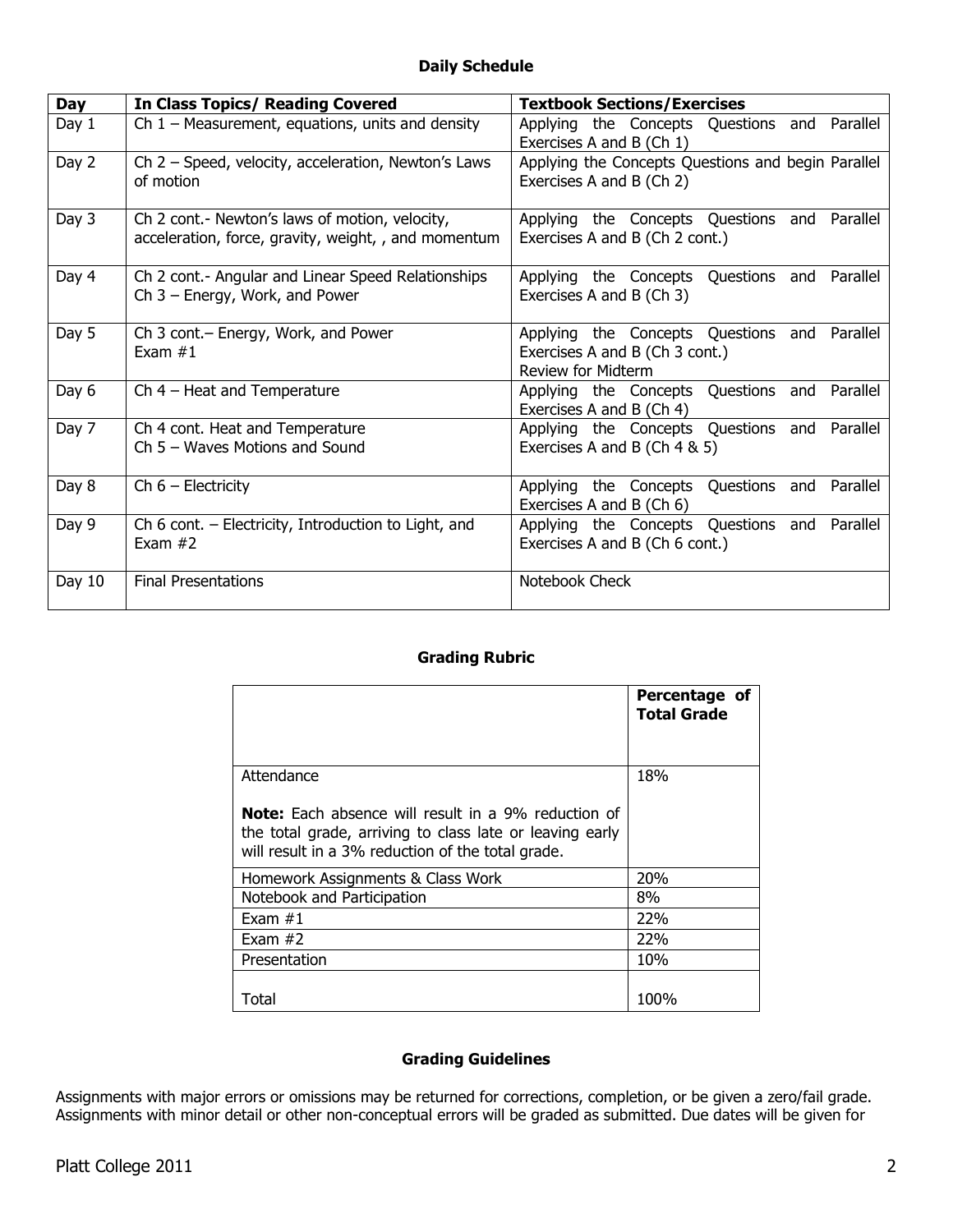each assignment. If a student is absent from class when that assignment is due, the assignment will be accepted only if the instructor is given sufficient notice and agrees to accept the assignment in addition, the assignment is due IMMEDIATELY upon return.

Make-up quizzes, assignments and exams are generally not allowed. They may be granted at the instructor's discretion, but such examination must be taken on the student's own time (i.e. not during regularly scheduled class time) and for one grade lower than they would have otherwise received.

Lastly, instructors reserve the right to change the daily schedule to accommodate the pace of the course and to adjust due dates as necessary. **It is the student's responsibility to attend every class in order to stay informed of any possible changes.** 

## **Attendance Policy**

Attendance in all scheduled courses is essential for academic achievement. Perfect attendance – no absences, tardies or early departures – is encouraged as punctuality develops within a student a sense of responsibility that will have a positive impact upon his or her professional career. Attendance is tracked by the quarter hour. These increments accumulate over the length of the module and are added together to determine the total number of hours a student is absent. Platt College does not have an excused/unexcused absence policy. Students are responsible to attend all scheduled class sessions.

## **Attendance is directly linked with the final grade a student receives in this course. If a student misses more than 20% of the scheduled class time in this course, he/she will not be eligible to receive a grade higher than 82% (B-).**

Additional, program-specific attendance requirements may also be found in the Veterinary Technology, Diagnostic Medical Sonography, and Respiratory Therapy Student Guidebooks. These guidebooks are available through their respective Program Directors.

**Satisfactory Academic Progress:** To maintain satisfactory academic progress toward a degree, diploma, or certificate, a student must maintain a specified grade point average and proceed through the program at a specified minimum pace. For determining satisfactory academic progress (SAP), the programs are divided into ten (10) week terms or evaluation periods. Each term is comprised of two (2) five-week modules.

At the end of each term or evaluation period, the student's cumulative grade point average (CGPA) will be determined. The student must achieve the minimum CGPA during each term or evaluation period. See chart below:

| <b>EVALUATION PERIOD</b> | <b>CGPA MUST BE</b> |
|--------------------------|---------------------|
|                          | 1.5                 |
| ∍.                       | 2.0                 |
| (and beyond)             |                     |

Passing grades may vary by program, however, and students enrolled in the Vet Tech, Diagnostic Medical Sonography, or Respiratory Therapy must consult their program Guidebooks for further information.

If the students' CGPA falls below the levels specified in the chart above, he or she will be placed on Academic Probation for the duration of the term or evaluation period immediately following. Platt College shall notify the student when he or she is placed on Academic Probation and inform the student that he or she would lose eligibility for financial aid or be terminated if he or she is not able to maintain satisfactory academic progress. A student has the right to appeal a SAP decision, but only within 30 days of the final posting of grades during the module which the student failed to meet the specified grade point average.

Additionally, Federal Financial Aid regulations now require that the student also be concurrently placed on Financial Aid Probation. The student may receive any financial aid due during this initial Academic/ Financial Aid Probation period. If the student fails to achieve the required minimum CGPA at the end of this period, he or she may be withdrawn from the program and financial aid may end. See the following hypothetical situations: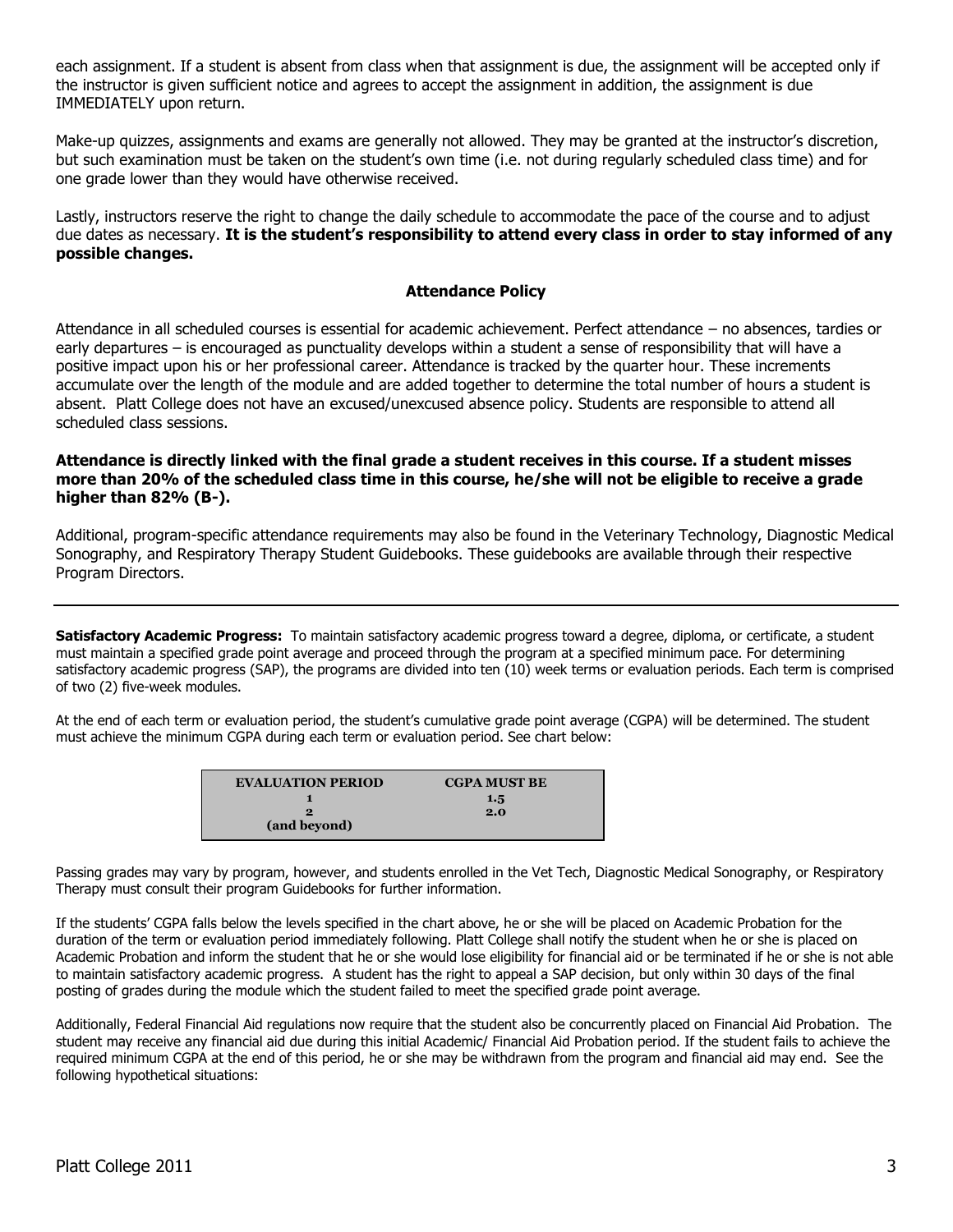If a student's CGPA falls below 2.0 at any time during their tenure with the College, he or she will be in violation of the Satisfactory Academic Progress standards above and the student will be placed on Academic Probation. In this case, the evaluation process detailed above is repeated.

In cases where a class is repeated, both classes will appear on the student transcript. Only the make-up grade will be calculated in the student's CGPA. Platt College, on a case-by-case basis, reserves the right to accelerate the above policy on Satisfactory Academic Progress to include immediate termination of a student's enrollment if determined to be warranted by the College.

**Required Completion Rate:** In addition to maintaining the CGPA specified above, students must progress toward completion of the program within a specified timeframe.

A student's completion rate is measured at the end of a term or evaluation period. All credits attempted, including repeated courses, incomplete courses, withdrawn courses, and remedial courses will be counted as credit hours attempted. If the student has not completed two-thirds (2/3) of the cumulative credit hours attempted to date, the student is in violation of SAP and will be placed on Academic Probation. The student may receive any financial aid due during this initial Academic Probation period. If, at the end of the next immediate term or evaluation period, the student has not raised the completion rate to two-thirds (2/3) of the cumulative hours attempted, he or she may be withdrawn from the program and will no longer be eligible to receive financial aid.

It should be noted that students are expected to complete the requirements for their course of study in the scheduled timeframe not to exceed 1.5 times the length of the program. Each individual case will be evaluated should the above standard be unattainable. The Director of Regulatory Affairs reserves the right to make final determinations based on the extenuating circumstances presented.

> **Students receiving Veterans Administration benefits must complete their program within the originally contracted length of time or number of units. Students receiving Veteran's Benefits who fail to achieve the required CGPA by the end of the probation period will have their Veteran's Benefits interrupted and the DVA will be notified.**

**Satisfactory Academic Progress Appeal Process:** A student may appeal the determination of Satisfactory Academic Progress and the termination of Financial Aid to the Academic Dean based upon extenuating circumstances within 30 days of the event in question.

**Re-Entry Policy:** Students who have been dismissed for lack of satisfactory academic progress or for violation of the attendance policy may apply to be readmitted to the institution in the same program. The re-entry will be at the discretion of the Academic Dean, upon a showing by the student that circumstances presently exist that are more conducive to the student's academic success. If granted, the re-entry will be for a five-week probationary period, at which time the Academic Dean will make a final decision regarding the readmission.

**Attendance Policy:** Attendance in all scheduled courses is essential for academic achievement. Perfect attendance – no absences, tardies or early departures – is encouraged as punctuality develops within a student a sense of responsibility that will have a positive impact upon his or her professional career. Attendance is directly linked with the final grade a student receives in a course as defined by that course syllabus. Should absences exceed what is defined as acceptable in any course, the student may receive a failing grade for the course. The student is financially responsible for repeating a course in which a failing grade was issued. Financial aid may not cover the repeated course. Attendance is taken each day at Platt College. Attendance is tracked by the quarter hour. These increments accumulate over the length of the module and are added together to determine the total number of hours a student is absent. Students are responsible for notifying their instructor, or Registrar, Lead Instructor, or Dean of Academics if they are going to be absent from school. Students are encouraged to make non-school personal appointments at times that will not conflict with their scheduled classes.

Additional, program-specific attendance requirements are listed in each course syllabus, and may also be found in the Veterinary Technology, Diagnostic Medical Sonography, and Respiratory Therapy Student Guidebooks. These guidebooks are available through their respective Program Directors.

Platt College does not have an excused/unexcused absence policy. Students are responsible to attend all scheduled class sessions.

**8-Consecutive Days of Absence:** Students who are absent from school for eight (8) consecutive days during which classes are scheduled, will be discontinued from their program for non-attendance. Students receiving Veterans Administration benefits who violate any provision of the attendance policy will have their Veteran's Benefits interrupted and the DVA will be notified.

**Plagiarism:** Plagiarism means using another person's work, writing, words, ideas, research, graphics, programs, music, pictures, data, and/or other creative expression without giving the other person full credit Students must enclose another person's words in quotation marks, cite the appropriate source(s), and give citations when using the ideas of another person, even if those ideas are paraphrased. Platt College reserves the right to utilize outside anti-plagiarism resources to evaluate the originality of student work. Any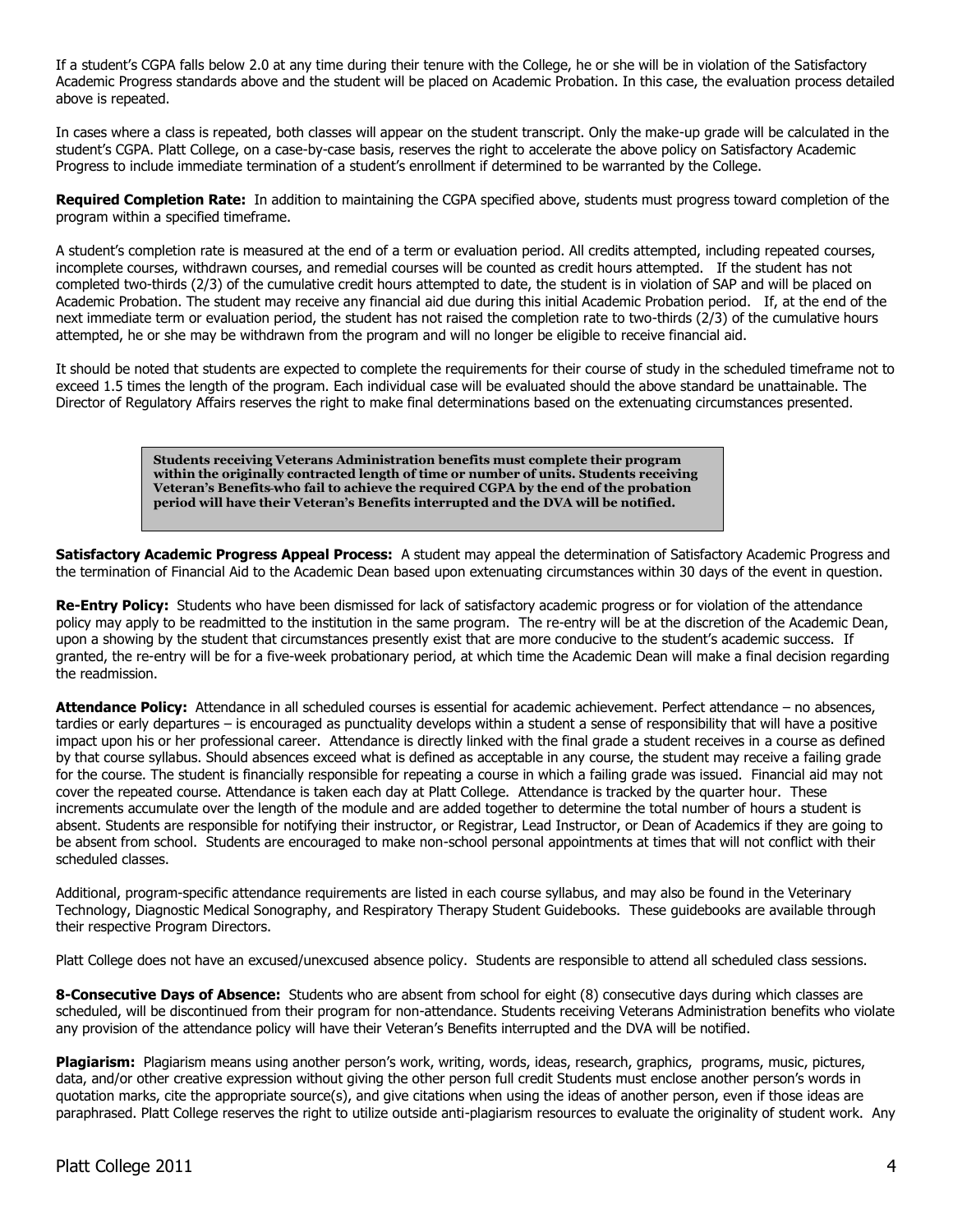student found guilty of plagiarism may be subject to disciplinary actions. Those disciplinary actions may include failing and repeating the course, suspension, and/or termination from the program. If a student has to repeat a course, financial aid may not cover that course.

Using words, ideas, computer code, or any work by someone else without giving proper credit is plagiarism. Any time information from a source is used, it must be cited.

**Plagiarism and the Internet:** The Internet has become a very popular resource for information for student assignments. The same rules regarding plagiarism that apply to a printed source also apply to resources found on the Internet. When a student refers to work, writing, words, ideas, and the like or quotes from an internet site, he or she must cite that source. Many of the same rules apply when using visual information from an internet site; the source of the visual information or graphic must be cited.

**Useful Strategies to Avoid Plagiarizing Another Person's Work:** If words, sentences, phrases, and the like are copied from a text, put what is copied in quotation marks. This is especially important when taking notes.

When paraphrasing, do not just rearrange or change a few words. A useful technique is:

- 1. Read the area to be paraphrased carefully;
- 2. Cover up the text or close the book or computer page so the words cannot be seen;
- 3. Write out the idea in your own words without referring back to the words
- 4. Check the attempt at paraphrasing against the original text to be sure the same phrases or words have not been used and that the information is accurate.

At times students accused of plagiarism claim that their plagiarism occurred without their knowledge or intent. Since ignorance of this fundamental rule is not a reasonable defense, it is best to become thoroughly familiar with the various ways in which plagiarism can occur and ways to avoid plagiarizing someone's work. If there are any doubts or questions, take the responsibility to ask the instructor for clarification.

**If found guilty of plagiarizing, a student may be subject to disciplinary actions up to and including suspension or termination from the program.** 

#### **Grading**

#### **Letter Grades, Percentages and Grade Point Averages**

Students are assigned letter grades (A through F) in their course work for each class attempted. The instructor uses a percentile breakdown and assigns final letter grades (see accompanying chart). Students may complete a class with a  $D - (0.7)$ . However, to graduate, a student must attain a minimum cumulative grade point average of 2.0 (C). **Additional, program-specific grading requirements may also be found in the Diagnostic Medical Sonography and Respiratory Therapy, and Veterinary Technology Student Guidebook. These Guidebooks are available through the respective Program Directors at each Campus Location.**

A Grade Point Average (GPA) is calculated from the letter grade using the following values:

| <b>Letter Grade</b> | <b>Percentile Range</b> | <b>Percentile Entered</b> | <b>Grade Point Assigned</b> |
|---------------------|-------------------------|---------------------------|-----------------------------|
| A                   | 96-100                  | 100                       | 4.0                         |
| A-                  | $90 - 95$               | 95                        | 3.7                         |
| B+                  | 87-89                   | 89                        | 3.3                         |
| B                   | 83-86                   | 86                        | 3.0                         |
| $B -$               | 80-82                   | 82                        | 2.7                         |
| C+                  | 77-79                   | 79                        | 2.3                         |
| $c *$               | 73-76                   | 76                        | 2.0                         |
| C-                  | 70-72                   | 72                        | 1.7                         |
| D+                  | 67-69                   | 69                        | 1.3                         |
| D                   | 63-66                   | 66                        | 1.0                         |
| $D - **$            | $60 - 62$               | 62                        | 0.7                         |
| F                   | < 59.9                  | 50                        | 0.0                         |
| W                   | N/A                     | N/A                       | 0                           |
| T/C                 | N/A                     | N/a                       | 0                           |

\* Minimum cumulative grade point average for entire course for a student to qualify for graduation.

\*\* Minimum grade to pass any course (although this may be higher for certain programs, see program specific Guidebooks).